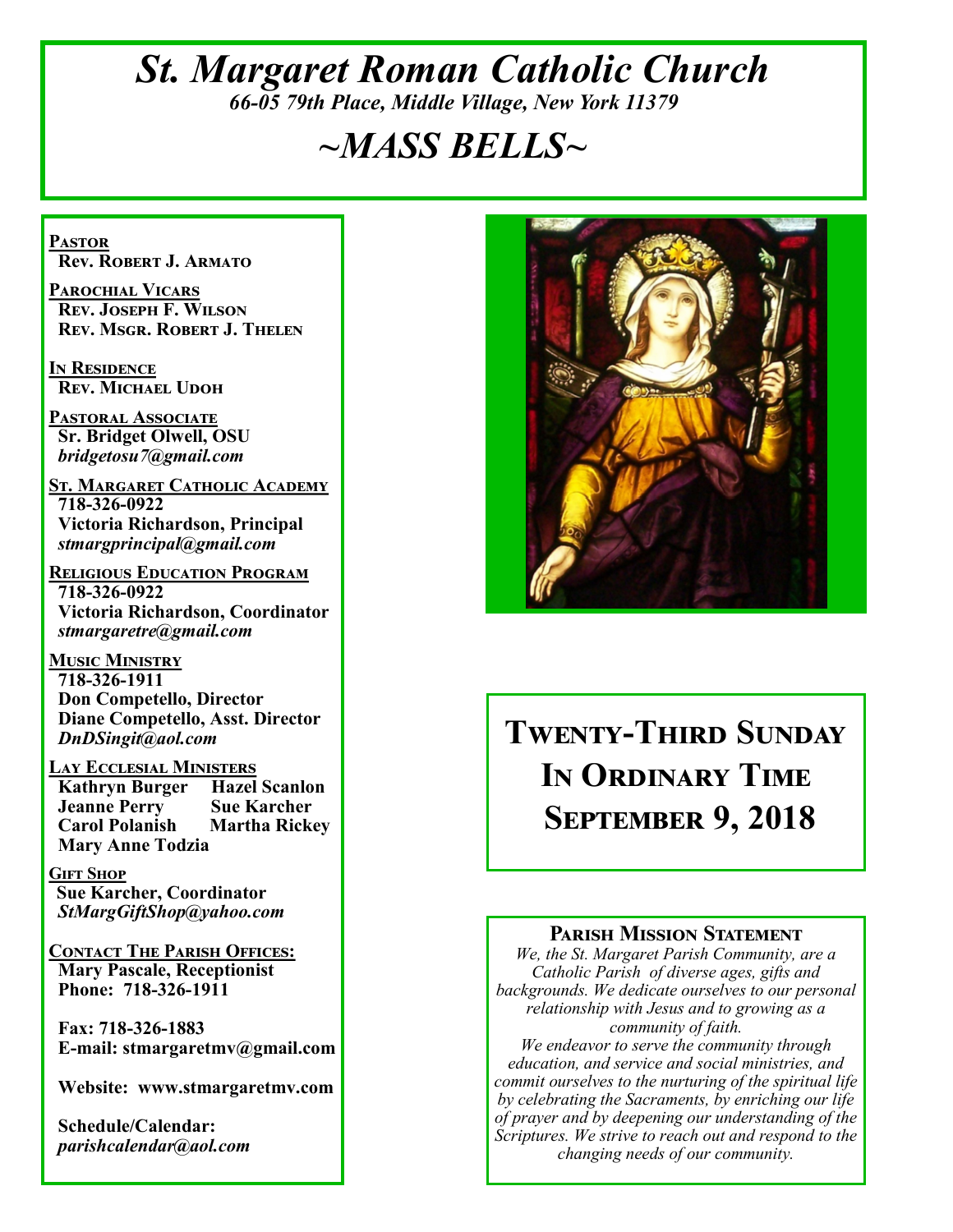## *MASSES FOR THE WEEK*

| SUN.                           | <b>SEPTEMBER 9 - TWENTY-THIRD SUNDAY IN</b><br><b>ORDINARY TIME</b>                                                                                                            |
|--------------------------------|--------------------------------------------------------------------------------------------------------------------------------------------------------------------------------|
| 7:30<br>9:00                   | Viola Giordano<br>Antonino Catalano/Caterina Garofalo/Filippo<br>Verde/In honor Madonna diLoreto eper Concezio,<br>Francesca, Salvatore e Vincent/Vincenzo e Vito<br>Manzella/ |
| 10:30<br><b>NOON</b><br>5:00PM | John Sheehy<br>People of the Parish<br>Edward H. & Ellen T. Morrissey                                                                                                          |
| MON.<br>7:00<br>9:00           | <b>SEPTEMBER 10 - WEEKDAY</b><br><b>Ferdinand Troje</b><br>Rudolpf & Franzeska Stalzer                                                                                         |
| TUE.<br>7:00<br>9:00           | <b>SEPTEMBER 11 - WEEKDAY</b><br><b>Christopher Amoroso</b><br>Fire Lt. Kevin J. & William Pfeifer                                                                             |
| WED.                           | SEPTEMBER 12 - THE MOST HOLY                                                                                                                                                   |
| 7:00<br>9:00                   | <b>NAME OF MARY</b><br>Angelina Rosato<br><b>Maurice Breen</b>                                                                                                                 |
| THU.                           | SEPTEMBER 13 - ST. JOHN<br><b>CHRYSOSTOM</b>                                                                                                                                   |
| 7:00<br>9:00                   | Frank Bernaudo<br>Philip & Leonardo Curatolo                                                                                                                                   |
| FRI.                           | <b>SEPTEMBER 14 - THE EXALTATION</b><br>OF THE CROSS                                                                                                                           |
| 7:00<br>9:00                   | Mary Westman<br>Vincenza, Mariano & Salvatore Palmeri                                                                                                                          |
| SAT.                           | <b>SEPTEMBER 15 - OUR LADY OF</b><br><b>SORROWS</b>                                                                                                                            |
| 9:00<br>11:45                  | <b>COLLECTIVE: Patricia DeRose/</b><br><b>MEMORIAL MASS: Antonio Tollis/Lynn</b><br>Papapietro/Joseph A. Vetere/Miguel Lugo/<br>Maria Millocca/                                |
|                                | 5:00PM John J. and Margaret M. Forte                                                                                                                                           |
| SUN.                           | <b>SEPTEMBER 16 - TWENTY-FOURTH</b><br><b>SUNDAY IN ORDINARY TIME</b>                                                                                                          |
| 7:30<br>9:00                   | <b>Helmut Tomitz</b><br>Angela lannitelli/Calogero e Salvatore<br>DiMaggio/Salvatore e Liboria Palmeri e<br>Famiglia/Gandolfa e Giovanni Musca/                                |
| 10:30<br><b>NOON</b><br>5:00PM | <b>Fred Basedow</b><br>Felicetta LaManna & Salvatore Pistone<br>People of the Parish                                                                                           |

*"They were our neighbors, our husbands, our children, our sisters, our brothers, and our wives. Our countrymen, and our friends. They were us"*

# **PARISH INFORMATION**

### **If you're not registered, please visit the Rectory office, which is open from Monday through Friday, 9 am to noon and 1 pm to 7:30 pm.**

**CONFESSIONS** - Saturday, 4-4:45 pm or by appointment with a priest.

**NOVENA** to Our Lady of the Miraculous Medal Mondays after the 9am Mass.

**MORNING PRAYER** daily from Monday through Friday at 8:45 am.

**BAPTISMS** take place on the 1st and 3rd Sundays of the month. Please call the rectory for an appointment and to register your child.

**WEDDINGS MUST** be scheduled at least six months in advance by appointment with a priest or a deacon. Please call the rectory office. For marriage preparation information visit www.pre-cana.org.

**THE ENGLISH CHOIR** rehearses on Tuesday, at 7 pm in the Church. Tenors and baritones needed!

**IL CORO ITALIANO** prattica ogni Domenica prima della Messa Italiana.

**THE YOUTH CHOIR** rehearses on Thursday, from 6-7 pm in the Church. For more info, DnDsingit@aol.com

**BOY SCOUT TROOP #119** meets on Tuesdays from 7:15-9 pm in the Parish Hall. New members are welcome, age 10 1/2 & up. Call Mr. Krzewski, 718-894-4099.

**CUB PACK #119** meets on Mondays from 7-8:30 pm in the Parish Hall. New members welcome, age 6 to 10-1/2. Call Mr. Krzewski, 718-894-4099.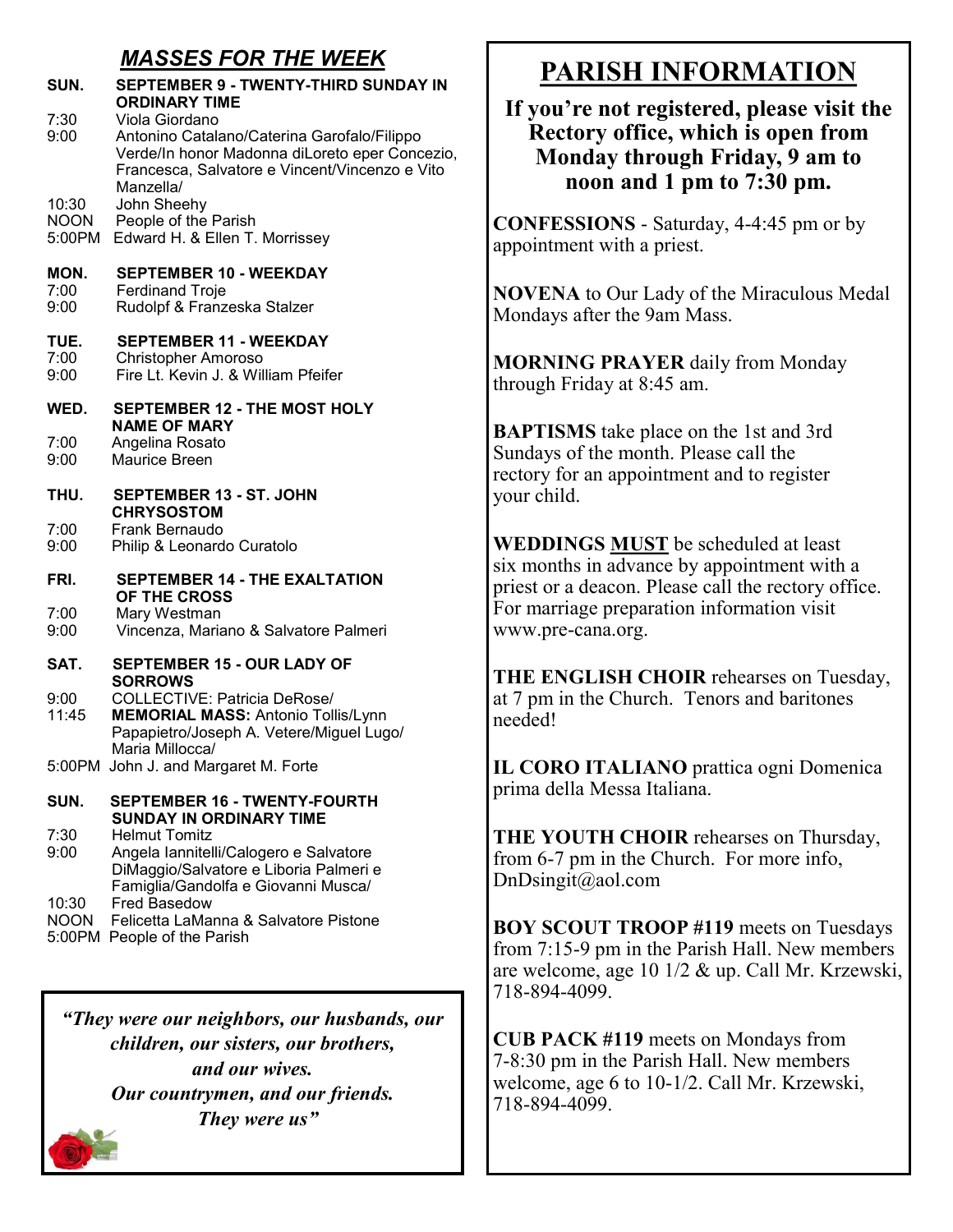# PLEASE PRAY FOR OUR SICK

Karen Guarascio, Connie Faccibene, Eileen Hinrichs, Linda Frazier, Cari Ann Falk-LoBello, Glen Falk, Ronald Frazier, John Downer, Robert Sabini, Lee Falk, Scott White, Baby McKinley Kelleher, Sean Harrison, Justin James Quirke, Elizabeth Ott, Marion Caracciola, Baby Keila Mary Champoli, The Ferrugio Family, Sandra Slattery, Richard Santangelo, Joseph Simon, James Taylor, James Leung, Dr. Joan Virostko, Alfie Poje, Margaret Cosentino, Ann Pompeo, Gloria Mojica, Larry Dumbra, Bob Marvin, Joseph O'Brien, Katie Bryzgornia, Daniel Fox, Domenica Millitello, Caterina D'Anna, Evelyn Mojica, Immaculate Marge D'Elia, Carol Arevalo, Jim O'Driscoll, Victoria Lippolis, Mary Rigovich, Matteo Sabini, Charles Schaaf, Alvaro Andres Gonzalez, Luis Sanchez, Billy Gillespie, Salvatore Locascio, George McGarry, Cathie Greulich, Anthony Bruno, Charles G. Krzewski, John Wert, Joseph Stubbs, Bob & Karen Schaefer, Michael Hirst, Mary Harrison, John Murphy, Anne McGinnis, Richard Santangelo, Norma Voyer, Vicky Turato,

*The names will remain for 3 months, please call 718-326-1911 and ask for continued prayers.*

## **Prayer Requests**

**Pray for vocations to the Priesthood and Religious Life. Please pray for our men and women from our Parish serving in the defense of our country: Lt. Col. Thomas Frohnhoefer Sgt. Robert A. Domenici** 



#### *WE RECALL OUR BELOVED DECEASED*

*May they rest in Christ's Peace!*

## *MEMORIALS*

#### *WINE & HOST THIS WEEK*

*are offered in memory of Carol Ann Coogan at the request of Jean & Rick Beyer.* 

### *SANCTUARY LAMP & ALTAR CANDLES THIS WEEK*

*are offered in memory of Patricia DiChiaro, Erwin Erker, Fire Lt. Kevin J. Pfeifer and victims of 9/11.* 

# **TODAY'S READINGS**

*Twenty-Third Sunday in Ordinary Time* Is 35:4-7a Ps 146:7, 8-9, 9-10 Jas 2:1-5 Mk 7:31-37

# **READINGS FOR THE WEEK**

Ps 5:5-6, 7, 12 Lk 6:6-11

Lk 6:20-26

Jn 3:13-17

Monday: 1 Cor 5:1-8

Tuesday: 1 Cor 6:1-11 Ps 149:1b-2, 3-4, 5-6a & 9b Lk 6:12-19

Ps 45:11-12, 14-15, 16-17

Wednesday: 1 Cor 7:25-31

Thursday: 1 Cor 8:1b-7, 11-13

Lk 6:27-38 Friday: Nm 21:4b-9 Ps 78:1bc-2, 34-35, 36-37, 38 Phil 2:6-11

Ps 139:1b-3, 13-14ab, 23-24

Saturday: 1 Cor 10:14-22 Ps 116:12-13, 17-18 Jn 19:25-27 or Lk 2:33-35

Sunday: Is 50:5-9a Ps 114:1-2, 3-4, 5-6, 8-9 Jas 2:14-18 Mk 8:27-35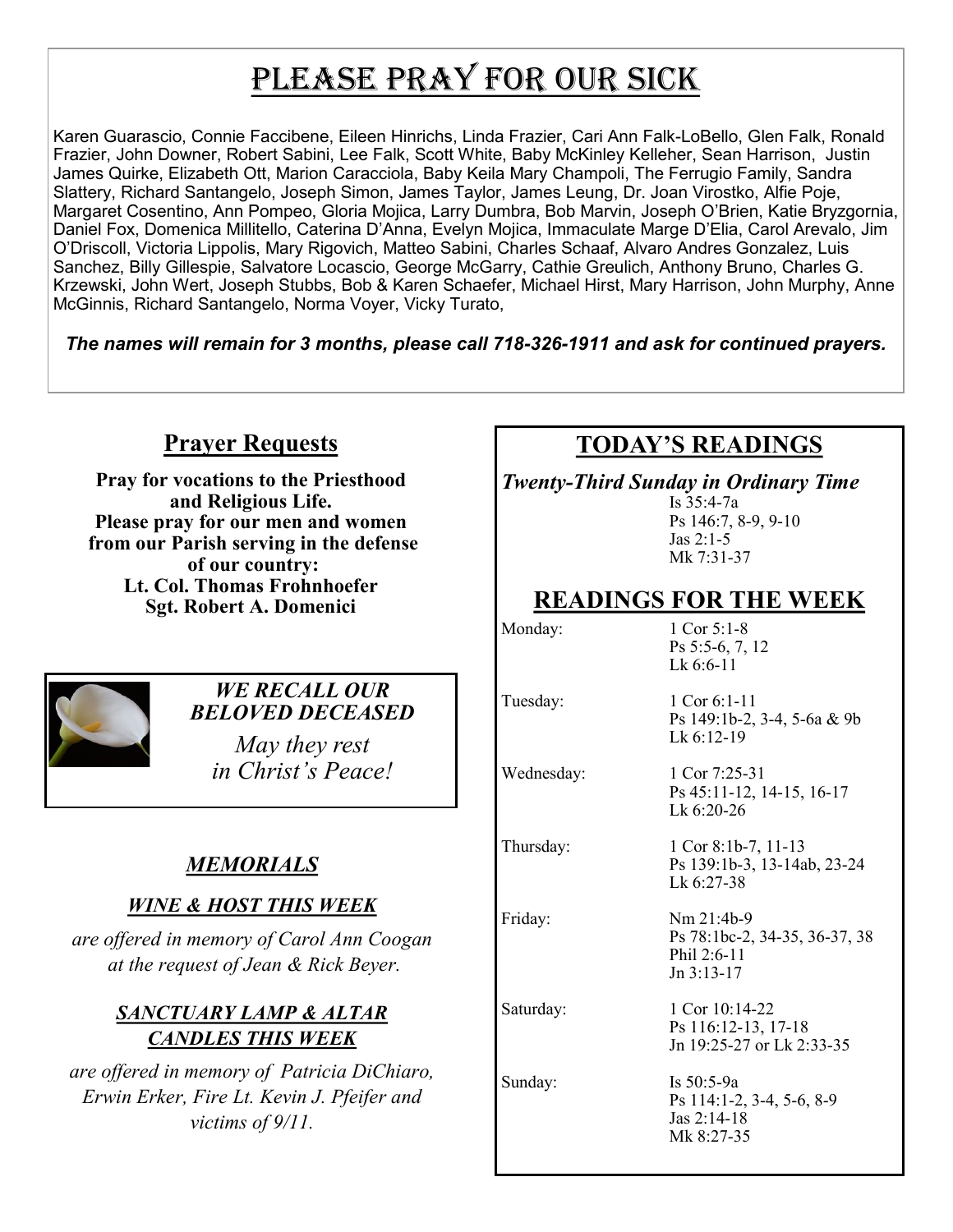

# *A Journey*

 With Christ as their center, the Apostles began a journey of faith which spanned their lifetimes and which bears fruit even today. As their spiritual lives grew so did their commitment to serving the poor and the needy. Using their unique God-given gifts, they sought to transform the causes of injustice in their world.

 ARISE is about a spiritual journey which leads us to live the Gospel in our daily lives.

# **Sign-up Sundays are TODAY September 9th and September 16th**

### **PARISH REGISTRATION**

 Very often, people come to the Rectory asking for a certificate or letter attesting to their being active members of our Parish. That's hard for us to do, if there is no record of their being registered.

 All families worshiping here at St. Margaret's are encouraged to register with the Rectory Offices. All you have to do is complete the following information and drop it into the collection basket. We'll take it from there. Ĭ

| Name:    |                 |
|----------|-----------------|
| Address: |                 |
|          |                 |
|          |                 |
|          | Phone #: $($ )- |
|          |                 |

# **ANNUAL CATHOLIC APPEAL**

 Thanks to the **232 families** who have contributed toward the *2018 Annual Catholic Appeal!* We are now at **\$68,992 in pledges,**  which is **99.5% of our goal of \$69,365.** 

 We have *less than* **\$400 to go!** Most of our families have yet to respond, which is rather sad. Whether your gift is large or small, *every family's donation helps.* Please *SUPPORT YOUR PARISH* with whatever you can give. You have until the end of the year to finalize your payment.

## **RELIGIOUS EDUCATION REGISTRATION**

is ongoing and available online at **www.stmargaret.com** under religious education. Grades 1-3 will meet on Tuesday from 4:15 - 5:15pm **and will begin on Tuesday, September 25th,** grades 4-6 will meet on Wednesday from 4:15 - 5:15pm, **and will begin on Wednesday, September 26th,** grades 7&8 will meet on Wednesday from 7-8pm **and will begin on Wednesday September 26th.** All classes will be held in the school. New registrants are asked to provide a copy of the child's Baptismal certificate. If you prefer to register in person, please e-mail **stmargaretre@gmail.com**

# **9/11 MEMORIAL SERVICE**



Our neighborhood lost several members in the 9/11 attacks on the World Trade Center. All residents are invited to the annual memorial service beginning at the flagpole in Juniper Valley Park at 7:30pm. The men and women who currently are serving in the US Armed Forces will be honored during the ceremony.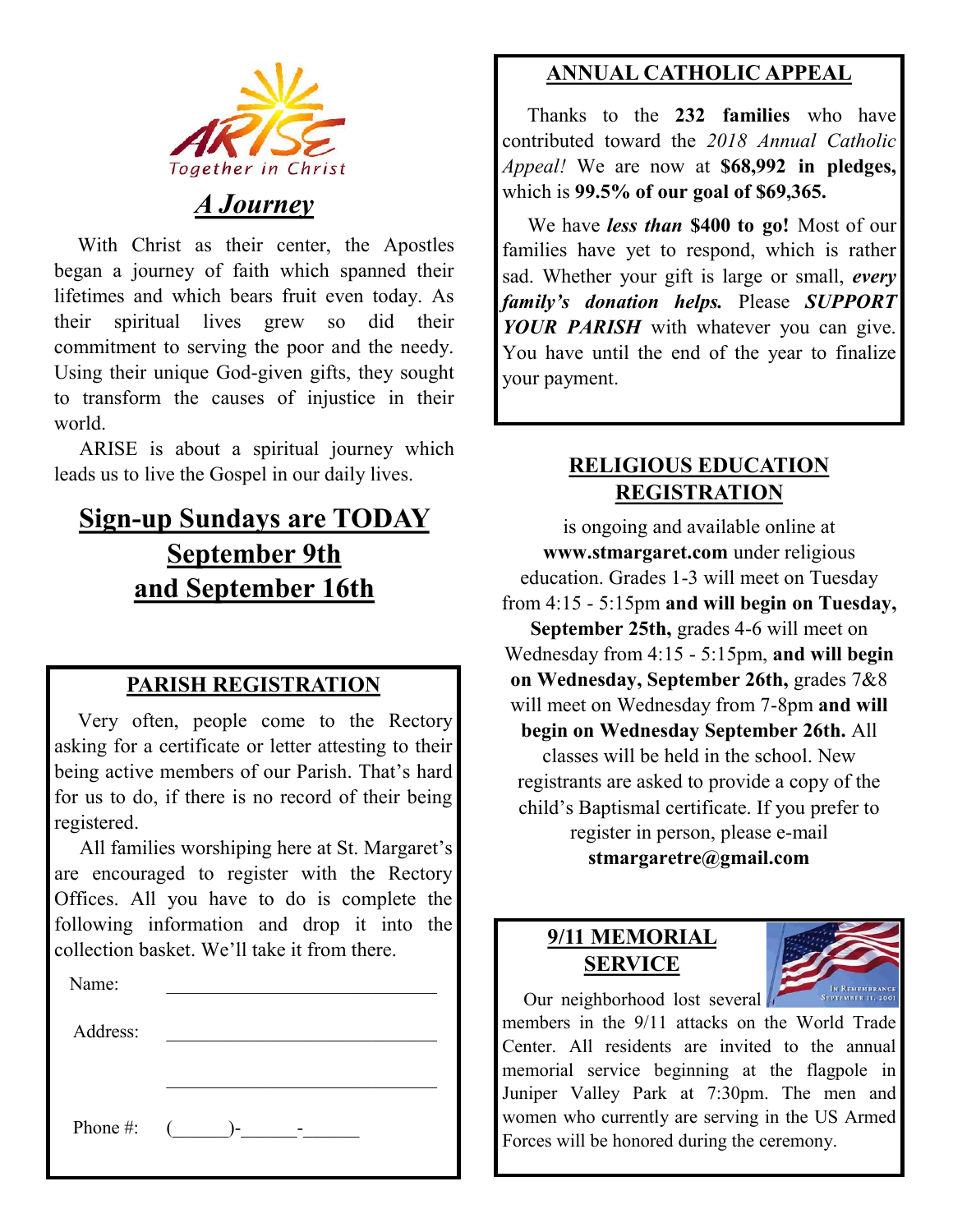

Mark your calendar for our *Meet the Teacher Orientation* for K-Grade 8, on **Thursday, September 13th** at 7pm. We have a few spots still available! Contact Ms. Richardson at **stmargprincipal@gmail.com.** We have many great programs to offer, including our newly added *STEM lab and Repole Tech Center.*  Our **Little Angels Mommy and Me Program** will start the beginning of October. For more information call

The school, **718-326-0922.** 

## **T.A.C.H.S. PREP. PROGRAM**

**Msgr. McClancy Memorial H.S.**

Beginning September 8th, for the first seven Saturdays. For more information contact Ms. Rocco, **718-898-3800, ext. 3.**

# **MEMORIALS AVAILABLE**

Many memorials for altar lamps, sanctuary lamps, and bread and wine are still available throughout the remainder of this year.

 Also, while we no longer celebrate private memorial Masses, families who wish to have an annual or "month's mind" Mass offered for a loved one can join in the memorial Mass celebrated each month for the repose of the souls of those buried from our church during the preceding month. Call the Rectory Offices to make the arrangements. The next memorial Mass will be celebrated at 11:45am Saturday, September 15.



**THE ST. VINCENT dePAUL FOOD PANTRY** is located at 66-25 79 Place Middle Village, NY

#### **The pantry is open on WEDNESDAY AND SATURDAY from 10am to 12 Noon.**

*Thank you for your very generous support of the "Urgent" need for food. The shelves are comfortably full and we look forward to better serving our less fortunate families. Always in short supply are coffee, bottled juice, mayo, peanut butter and jelly.*



 Our **Oktoberfest dinnerdance** will be held on Saturday, October 20, from 7:00 to 11:00 pm. This is a joint fundraiser with the

Academy. Help is needed for ticket sales and other work that needs to be done. Call Fr. Armato at the Rectory **(718-326-1911)** to volunteer. Support your Parish and School!



## **ST. MARGARET CATHOLIC ACADEMY'S 2ND ANNUAL**

 **COMEDY NIGHT**

at the Parish Center on Friday, September 14. Doors open at 7:15pm; show time at 8:15pm. Advance Tickets: \$25pp BYOB and BYOS. **Contact Jeanne at 917-747-6487** or email *stmargoffice@gmail.com.*